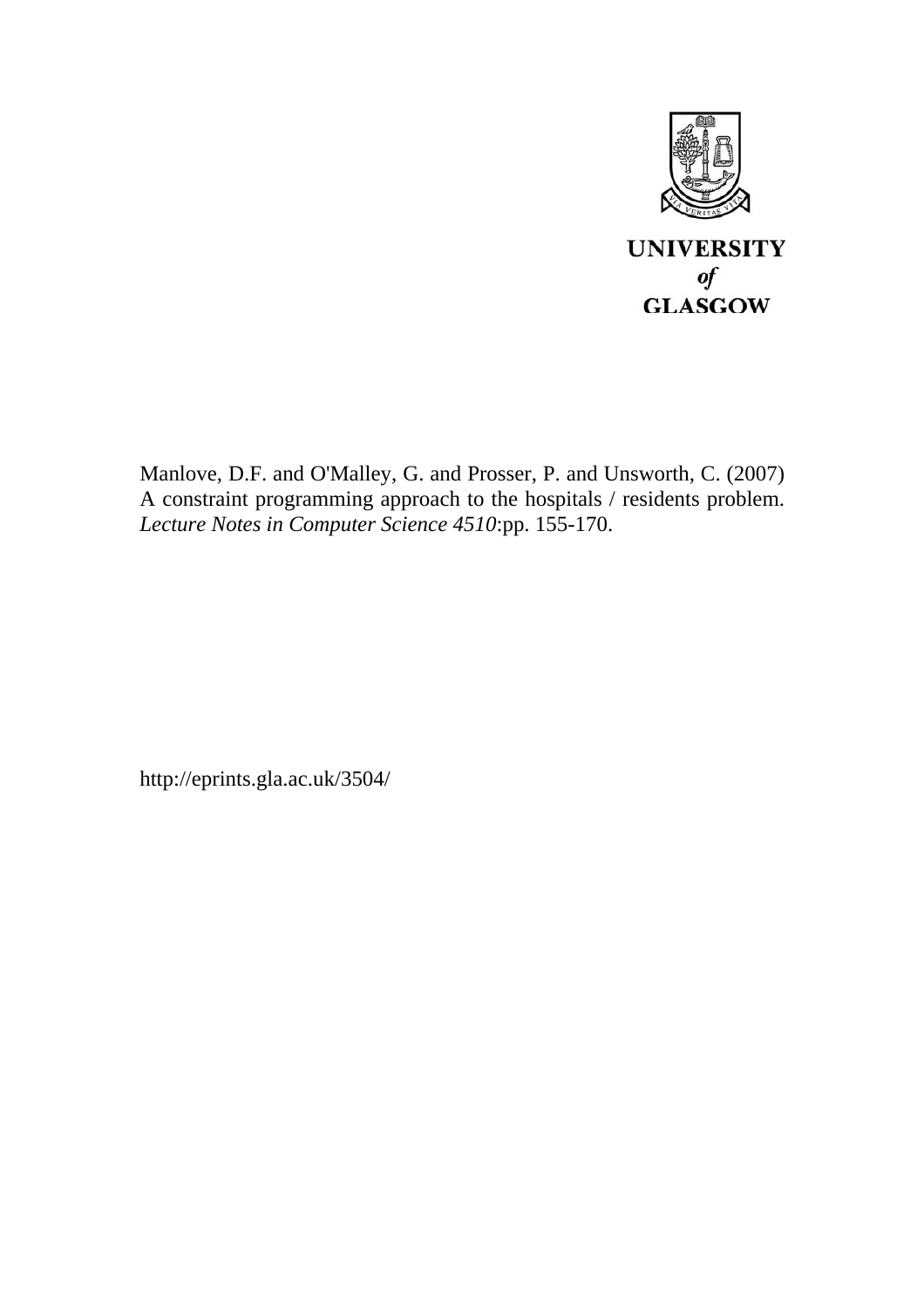# A Constraint Programming Approach to the Hospitals / Residents Problem

David F. Manlove\*,<sup>†</sup>, Gregg O'Malley<sup>†</sup>, Patrick Prosser, and Chris Unsworth<sup>‡</sup>

Department of Computing Science, University of Glasgow, Glasgow G12 8QQ, UK. davidm/gregg/pat/chrisu@dcs.gla.ac.uk.

Abstract. An instance I of the Hospitals / Residents problem (HR) involves a set of residents (graduating medical students) and a set of hospitals, where each hospital has a given capacity. The residents have preferences for the hospitals, as do hospitals for residents. A solution of I is a *stable matching*, which is an assignment of residents to hospitals that respects the capacity conditions and preference lists in a precise way. In this paper we present constraint encodings for HR that give rise to important structural properties. We also present a computational study using both randomly-generated and real-world instances. We provide additional motivation for our models by indicating how side constraints can be added easily in order to solve hard variants of HR.

# 1 Introduction

Gale and Shapley described in their seminal paper [7] the classical Hospitals / Residents problem (HR), referred to by the authors as the College Admissions problem. An instance of HR involves a set of residents (i.e. graduating medical students) and a set of hospitals. Each resident ranks in order of preference a subset of the hospitals. Each hospital has an integral capacity, and ranks in order of preference those residents who ranked it. We seek to match each resident to an acceptable hospital, in such a way that a hospital's capacity is never exceeded. Moreover the matching must be  $stable - a$  formal definition of stability follows, but informally stability ensures that no resident and hospital, not already matched together, would rather be assigned to one another than remain with their assignees. Such a resident and hospital could form a private arrangement outside the matching, undermining its integrity. Gale and Shapley [7] described a linear-time algorithm for finding a stable matching, given an instance of HR.

Many centralised matching schemes that automate the process of assigning residents to hospitals employ algorithms that solve HR and its variants [25]. For example, the National Resident Matching Program (NRMP) in the US [23] is perhaps the largest such scheme. The NRMP has been in operation since 1952 and handles the annual allocation of some 31,000 residents to hospitals.

<sup>?</sup> Supported by RSE / Scottish Executive Personal Research Fellowship and EPSRC grant EP/E011993/1.

<sup>†</sup> Supported by EPSRC grant GR/R84597/01.

<sup>‡</sup> Supported by an EPSRC studentship.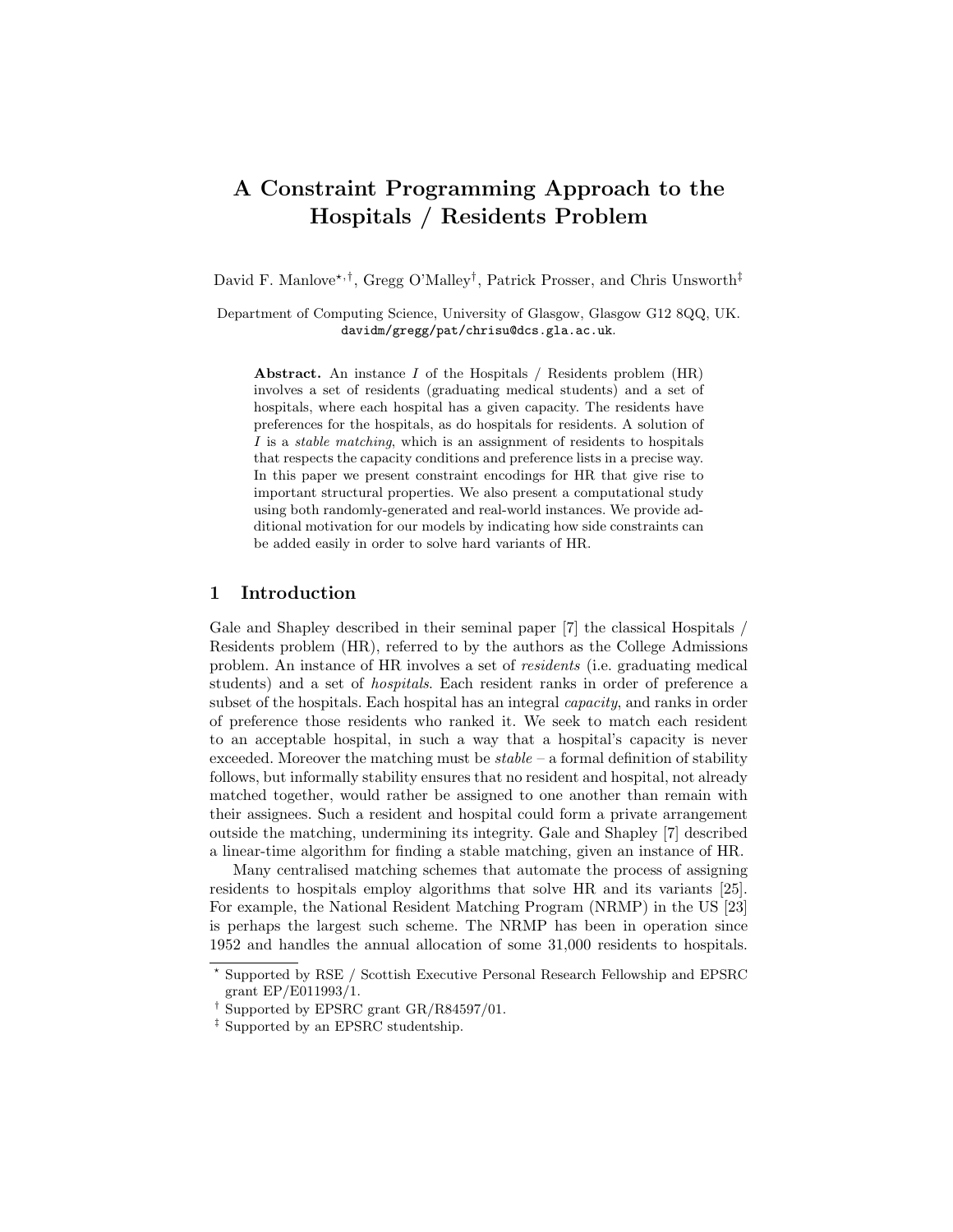Counterparts of the NRMP elsewhere are the Canadian Resident Matching Service (CaRMS) [5] and the Scottish Foundation Allocation Scheme (SFAS) [13]. Similar matching schemes are also used in educational and vocational contexts.

A special case of HR occurs when each hospital has capacity  $1 -$  this is the Stable Marriage problem with Incomplete lists (SMI). In this context, residents are referred to as men, whilst hospitals are referred to as women. A special case of SMI occurs when the numbers of men and women are equal, and each man finds all women acceptable and vice versa – this is the classical Stable Marriage problem (SM), also introduced by Gale and Shapley [7]. A specialised lineartime algorithm for SM, known as the Gale / Shapley (GS) algorithm [7], can be generalised to the SMI case [12, Section 1.4.2]. Using a process known as "cloning hospitals" (described in more detail in Section 3), a given instance I of HR may be transformed to an instance J of SMI, and the GS algorithm can be applied to  $J$  in order to give a stable matching in  $I$ . However in general this method expands the instance size, so that in practice specialised algorithms (such as those described in [12, Section 1.6]; see also Figure 2) are used to solve HR directly and achieve a better worst-case time complexity.

Over the last few decades, stable matching problems, and SM in particular, have been the focus of much attention in the literature [7, 15, 12, 26]. Several encodings of SM and its variants as a Constraint Satisfaction Problem (CSP) have been formulated [1, 8, 16, 9–11, 19, 29, 30]. Moreover, recent papers have focussed on distributed variants of SM (including the Stable Roommmates problem, a non-bipartite extension of SM) where preference lists are to be kept private [27, 28, 3, 4]. However, no encoding for HR has been considered before now.

This paper is concerned with a Constraint Programming (CP) approach to solving HR. We firstly present in Section 3 a cloned model for HR, indicating how existing formulations of SMI as a CSP [8] can be used in order to model HR. We then present in Section 4 a constraint-based model of HR that deals directly with an HR instance without cloning, achieving improved time and space complexities. We show that the effect of Arc Consistency (AC) propagation [2] applied to this model yields the same structure as the action of established algorithms for HR  $[7, 12]$ . As a consequence, a stable matching for the given HR instance can be obtained without search (in fact we can in general obtain two complementary stable matchings following AC propagation, with optimality properties for the residents and hospitals respectively). We also demonstrate how a failure-free enumeration can be used to find all solutions for a given HR instance without search. These results therefore extend analogous results presented in [8] for SMI. In Section 5, we present a specialised n-ary constraint for HR, comparing and constrasting the time and space requirements for establishing AC with the models presented in Sections 3 and 4. Then, in Section 6, we describe the results of an empirical study which compares the various models presented in this paper in practice, on both randomly-generated and real-world data.

The models in Sections 4 and 5 are non-trivial extensions of earlier constraint models presented for SMI [8, 19, 29, 30]. In the SMI case, clearly each woman can be assigned at most one man, but to model an HR instance without cloning, the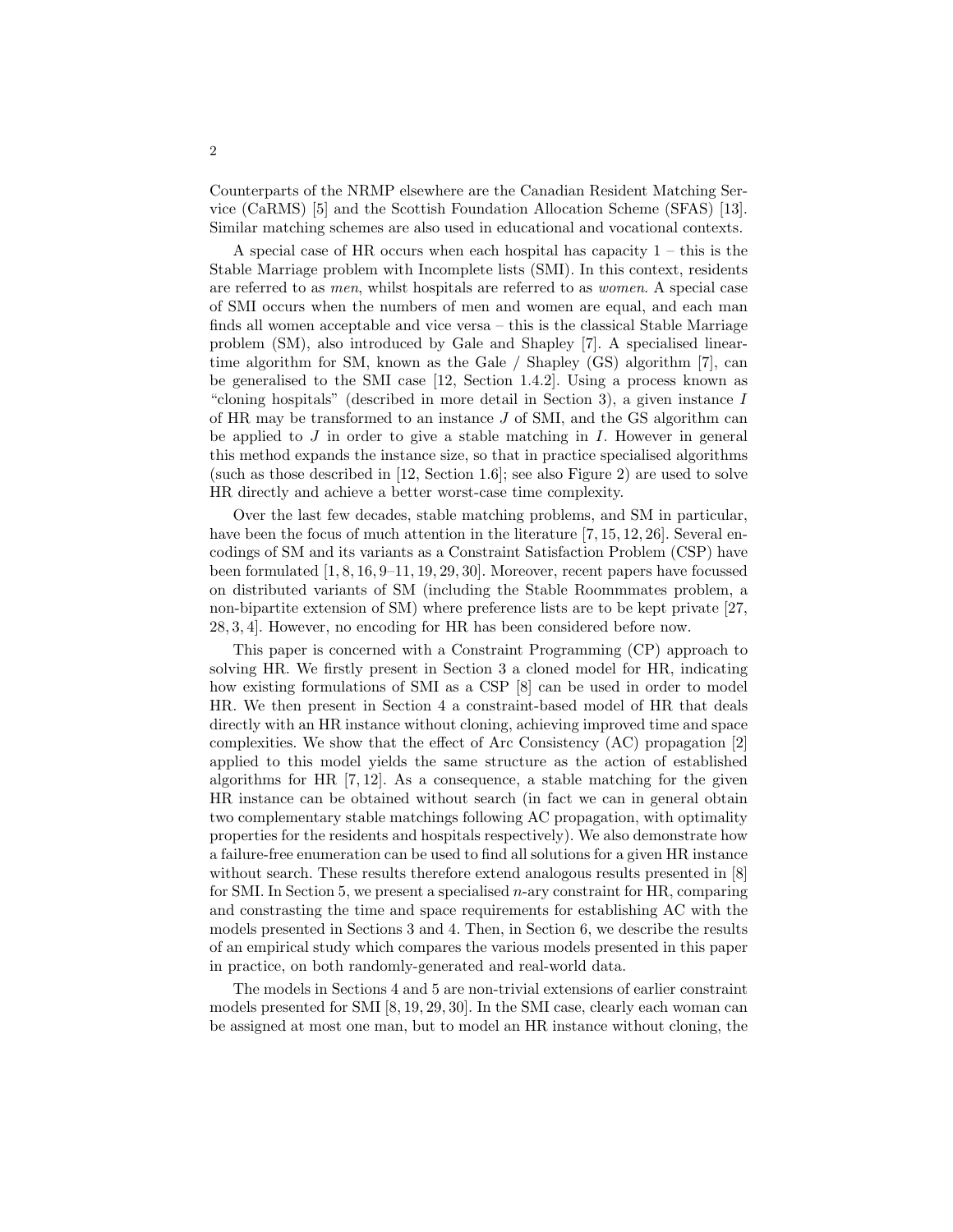| Residents' preferences $ M_0 M_z $ |       |                | Hospitals' preferences                                                                  |
|------------------------------------|-------|----------------|-----------------------------------------------------------------------------------------|
| $r_1 : h_1 h_3$                    |       |                | $h_1: (2): \underline{r_3} r_7 \underline{r_5} \underline{r_2} r_4 \underline{r_6} r_1$ |
| $r_2: h_1 h_5 h_4 h_3$             |       |                | $h_1 h_3 h_2 (3):$ $r_5 r_6 r_3 r_4$                                                    |
| $r_3: h_1 h_2 h_5$                 |       |                | $h_1   h_1   h_3 : (1) : r_2 r_5 r_6 r_1 r_7$                                           |
| $r_4: h_1 h_2 h_4$                 |       |                | $h_2$ $h_2$ $h_4$ : (1) : $r_8$ $r_2$ $r_4$ $r_7$                                       |
| $r_5: h_3 h_1 h_2$                 |       |                | $h_3$ $h_1$ $h_5$ : (1) : $r_3$ $r_7$ $r_6$ $r_8$ $r_2$                                 |
| $r_6: h_3 h_2 h_1 h_5$             |       | $h_2 \mid h_2$ |                                                                                         |
| $r_7: h_3 h_4 h_5 h_1$             |       | $h_4 \mid h_5$ |                                                                                         |
| $r_8 : h_5 h_4$                    | $h_5$ | $h_4$          |                                                                                         |

Fig. 1. An HR instance. The GS-list entries are underlined, and the middle two columns indicate the residents' assigned hospitals in  $M_0$  and  $M_z$  ( $r_1$  is unassigned in both).

main challenges are to maintain a representation of the set of assignees of a given hospital  $h_i$ , and of the identity of the worst resident assigned to  $h_i$ .

The benefits of our approach are two-fold: firstly, the CSP models presented here for HR indicate that AC propagation using a CP toolkit yields the same structure as given by established linear-time algorithms for HR, from which all solutions for a given instance can be generated in a failure-free manner without search. Secondly, and more importantly, our models can be used as a basis on which additional constraints can be imposed, covering variants of HR that arise naturally in practical applications, but which cannot be accommodated easily by existing algorithms. These include variants of HR that are NP-hard, and for which no polynomial-time algorithm is currently known. Examples of such variants, where appropriate side-constraints are suggested in three cases, are given in Section 7 to provide additional motivation for our approach.

In the next section we present notation and terminology relating to HR, which will be assumed in the remainder of this paper, and we also present some important structural and algorithmic results.

# 2 Definitions and fundamental results

We now give a formal definition of HR. An instance  $I$  of HR comprises a set  $R = \{r_1, \ldots, r_n\}$  of residents and a set  $H = \{h_1, \ldots, h_m\}$  of hospitals. Each resident  $r_i \in R$  has an *acceptable* set of hospitals  $A_i \subseteq H$ ; moreover  $r_i$  ranks  $A_i$ in strict order of preference. For each  $h_j \in H$ , denote by  $B_j \subseteq R$  those residents who find  $h_j$  acceptable;  $h_j$  ranks  $B_j$  in strict order of preference. Finally, each hospital  $h_j \in H$  has an associated *capacity*, denoted by  $c_j \in \mathbb{Z}^+$ , indicating the number of posts that  $h_j$  has. For each  $r_i \in R$ , let  $l_i^r$  denote the length of r<sub>i</sub>'s preference list, and for each  $h_j \in H$ , let  $l_j^h$  denote the length of  $h_j$ 's preference list; we assume that  $c_j \leq l_j^h$ . Let L denote the total length of the residents' preference lists in *I*. Given  $r_i \in R$  and  $h_j \in A_i$ , define  $rank(r_i, h_j)$  to be the position of  $h_j$  in  $r_i$ 's preference list;  $rank(h_j, r_i)$  is defined similarly. An example HR instance is shown in Figure 1 (the hospital capacities are indicated in brackets).

An assignment M is a subset of  $R \times H$  such that  $(r_i, h_j) \in M$  implies that  $h_j \in A_i$  (i.e.  $r_i$  finds  $h_j$  acceptable). If  $(r_i, h_j) \in M$ , we say that  $r_i$  is assigned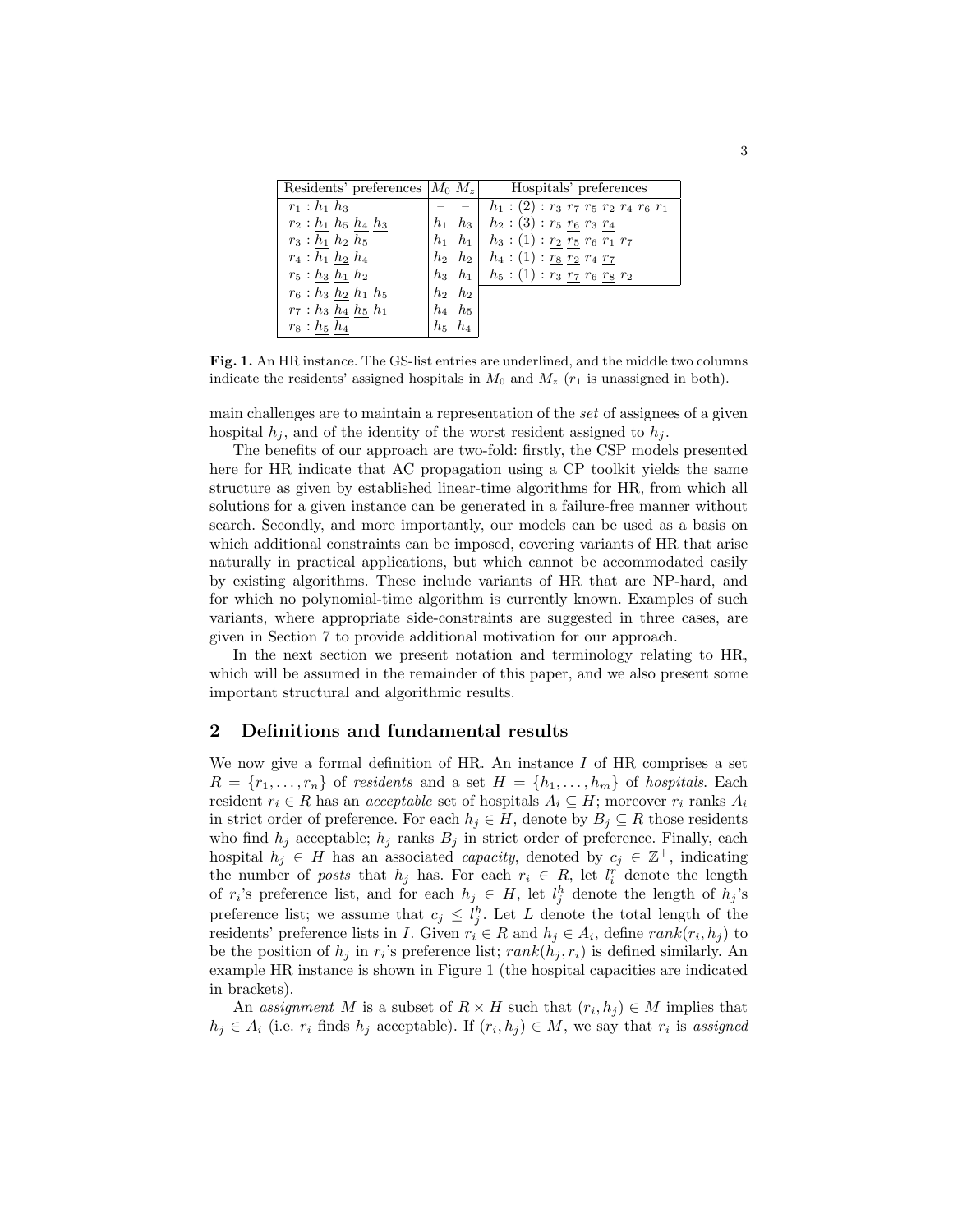$M = \emptyset;$ while (some  $r_i \in R$  is unassigned and  $r_i$  has a non-empty list)  $h_j$  = first hospital on  $r_i$ 's list; /\*  $r_i$  applies to  $h_j$  \*/  $M = M \cup \{(r_i, h_j)\};$ **if**  $(h_j$  is over-subscribed)  $r_k$  = worst resident assigned to  $h_i$ ;  $M = M \setminus \{(r_k, h_j)\};$ **if**  $(h_i$  is full)  $r_k$  = worst resident assigned to  $h_j$ ; for (each successor  $r_z$  of  $r_k$  on  $h_j$ 's list) delete the pair  $(r_z, h_i);$  $M = \emptyset;$ while (some  $h_i \in H$  is under-subscribed and some  $r_i \in B_j$  is not assigned to  $h_j$ )  $r_i$  = first such resident on  $h_j$ 's list;  $\frac{1}{r}$  h<sub>j</sub> offers a post to r<sub>i</sub> \*/ **if**  $(r_i$  is assigned)  $h_k = M(r_i);$  $M = M \setminus \{(r_i, h_k)\};$  $M = M \cup \{(r_i, h_j)\};$ for (each successor  $h_z$  of  $h_j$  on  $r_i$ 's list) delete the pair  $(r_i, h_z)$ ;

Fig. 2. RGS algorithm for HR; HGS algorithm for HR.

to  $h_j$ , and  $h_j$  is assigned  $r_i$ . For any  $q \in R \cup H$ , we denote by  $M(q)$  the set of assignees of q in M. If  $r_i \in R$  and  $M(r_i) = \emptyset$ , we say that  $r_i$  is unassigned, otherwise  $r_i$  is assigned. Similarly, any hospital  $h_j \in H$  is under-subscribed, full or *over-subscribed* according as  $|M(h_i)|$  is less than, equal to, or greater than  $c_i$ , respectively.

A matching M is an assignment such that  $|M(r_i)| \leq 1$  for each  $r_i \in R$  and  $|M(h_i)| \leq c_i$  for each  $h_i \in H$  (i.e. each resident is assigned to at most one hospital, and no hospital is over-subscribed). For convenience, given a resident  $r_i \in R$  such that  $M(r_i) \neq \emptyset$ , where there is no ambiguity the notation  $M(r_i)$  is also used to refer to the single member of  $M(r_i)$ .

A blocking pair relative to a matching M is a (resident, hospital) pair  $(r_i, h_j) \in$  $(R \times H)\backslash M$  such that (i)  $h_j \in A_i$ , (ii) either  $r_i$  is unassigned in M or prefers  $h_j$  to  $M(r_i)$ , and (iii) either  $h_j$  is under-subscribed or prefers  $r_i$  to at least one member of  $M(h_i)$ . A matching is *stable* if it admits no blocking pair.

Gale and Shapley [7] described an algorithm for finding a stable matching in a given HR instance  $I$ , which is known as the *resident-oriented* Gale/Shapley (RGS) algorithm [12, Section 1.6.3]. This algorithm finds the resident-optimal stable matching  $M_0$  in I, in which each assigned resident is assigned to the best hospital that he could obtain in any stable matching. On the other hand, the hospital-oriented (HGS) algorithm [12, Section 1.6.2] is a second algorithm for HR that finds the *hospital-optimal* stable matching  $M_z$  in I, in which each hospital is assigned the best set of residents that it could obtain in any stable matching. Figure 1 includes columns that give  $M_0$  and  $M_z$  for the example HR instance shown. In general, the optimality property of each of  $M_0$  and  $M_z$  is achieved at the expense of the hospitals and residents respectively (the "pessimality" of each of these matchings for the relevant parties is discussed in Sections 1.6.2 and 1.6.5 of [12]). The RGS and HGS algorithms for HR are shown in Figure 2 (the term "delete the pair  $(r_i, h_j)$ " refers to the operations of deleting  $r_i$ from  $h_j$ 's preference list and vice versa). Using a suitable choice of data structures (extending those described in [12, Section 1.2.3]), both the RGS and the HGS algorithms can be implemented to run in  $O(L)$  time and  $O(nm)$  space.

4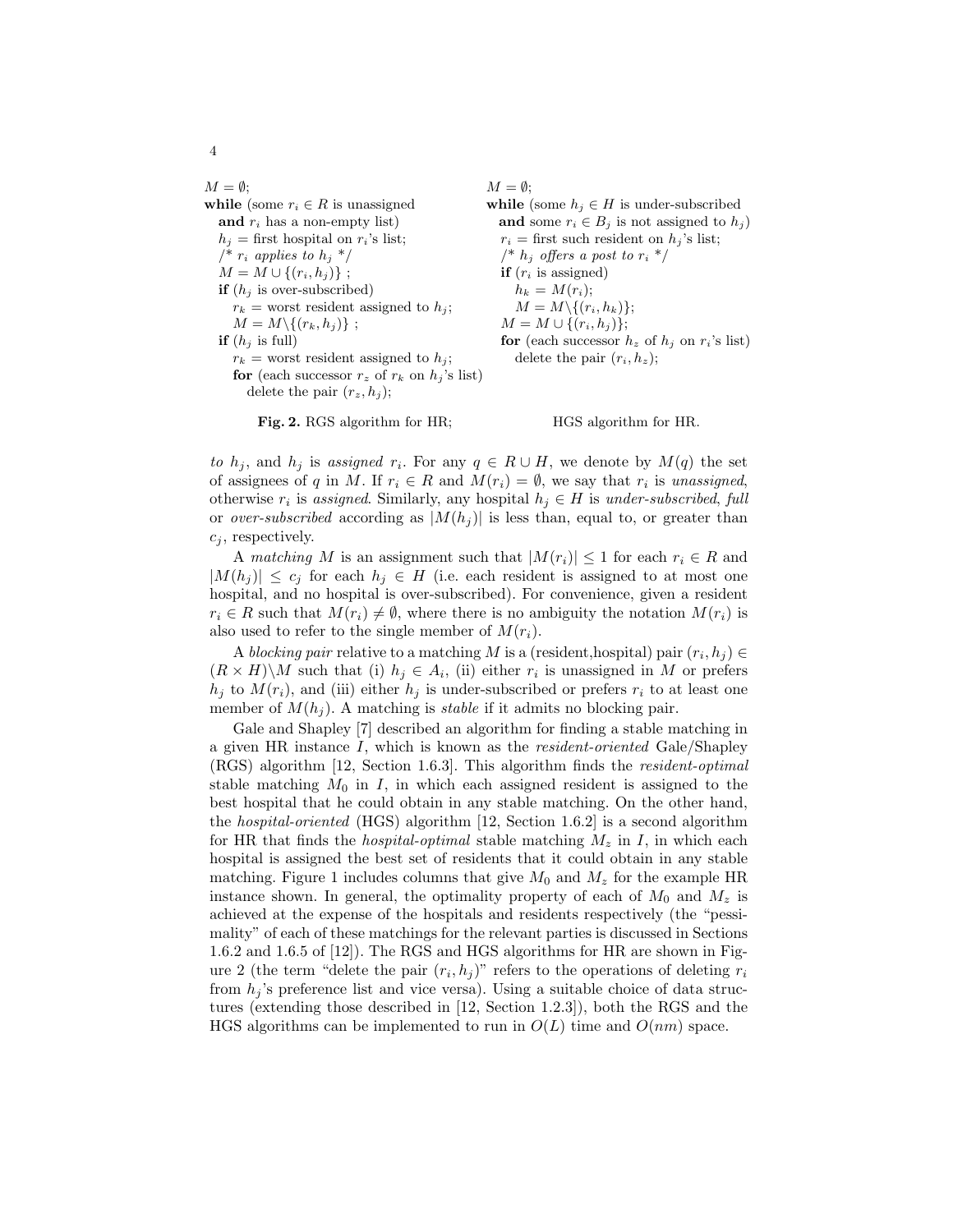The deletions made by each of the RGS and HGS algorithms have the effect of reducing the original set of preference lists in I. The reduced lists returned by the RGS (respectively HGS) algorithm are known as the RGS-lists (respectively HGS-lists). The intersection of the RGS-lists and the HGS-lists yields the GSlists. (E.g. the GS-lists for the HR instance shown in Figure 1 are represented as underlined preference list entries.) The GS-lists in I have several useful properties, which are summarised below (these properties follow as a consequence of Lemmas 1.6.2 and 1.6.4, and Theorems 1.6.1 and 1.6.2 of [12]):

Theorem 1. For a given instance of HR,

(i) all stable matchings are contained in the GS-lists;

(ii) in  $M_0$ , each resident with a non-empty GS-list is assigned to the first hospital on his GS-list, whilst each resident with an empty GS-list is unassigned;

(iii) in  $M_z$ , each hospital  $h_j$  is assigned the first  $m_j$  members of its GS-list, where  $m_j = \min\{c_j, g_j^h\}$  and  $g_j^h$  is the length of  $h_j$ 's GS-list.

Given any  $q \in R \cup H$ , we denote by  $GS(q)$  the set of hospitals or residents (as appropriate) that belong to  $q$ 's GS-list in  $I$ .

Additional important results concern residents who are unassigned, and hospitals that are under-subscribed, in stable matchings in I. These results are collectively known as the Rural Hospitals Theorem [12, Section 1.6.4], and may be stated as follows:

Theorem 2. For a given instance of HR,

 $(i)$  each hospital is assigned the same number of residents in all stable matchings;  $(ii)$  exactly the same residents are unassigned in all stable matchings;

(iii) any hospital that is under-subscribed in one stable matching is assigned precisely the same set of residents in all stable matchings.

# 3 A cloned model

In this section we indicate how an instance of HR may be reduced to an instance of SMI by "cloning" hospitals. This technique is described in [12, p.38]; see also [26, pp.131-132]. For completeness, we briefly restate the construction here. Let I be an instance of HR. We form an instance J of SMI by replacing each hospital  $h_j \in H$  by  $c_j$  women in J, denoted by  $h_j^k$   $(1 \leq k \leq c_j)$ . The preference list of  $h_j^k$ in J is identical to that of  $h_j$  in I. Each resident  $r_i$  in I corresponds to a man  $r_i$ in J, and each hospital  $h_j$  in  $r_i$ 's list in I is replaced by  $h_j^1$   $\hat{h}_j^2$  ...  $h_j^{c_j}$ , in that order, in  $J$ . It may then be shown that the stable matchings in  $I$  are in one-one correspondence with the stable matchings in J.

In order to obtain the GS-lists of  $I$ , we can model  $J$  using the "conflict" matrices" encoding of SMI as presented in [8]. In general AC may be established in  $O(ed^r)$  time, where e is the number of constraints, d is the domain size, and  $r$  is the arity of each constraint  $[2]$ . Due to the cloning technique, the number of women in J is  $\sum_{j=1}^{m} c_j = O(c_m)$ , where  $c = \max\{c_j : h_j \in H\}$ . Given the construction of the encoding in J [8], it follows that  $e = O(nmc)$ ,  $d = O(n+m)$ and  $r = 2$ , so that the time and space complexities for finding the GS-lists in I using the cloned model are  $O((n+m)^4c)$  and  $O((nmc)^2)$  respectively.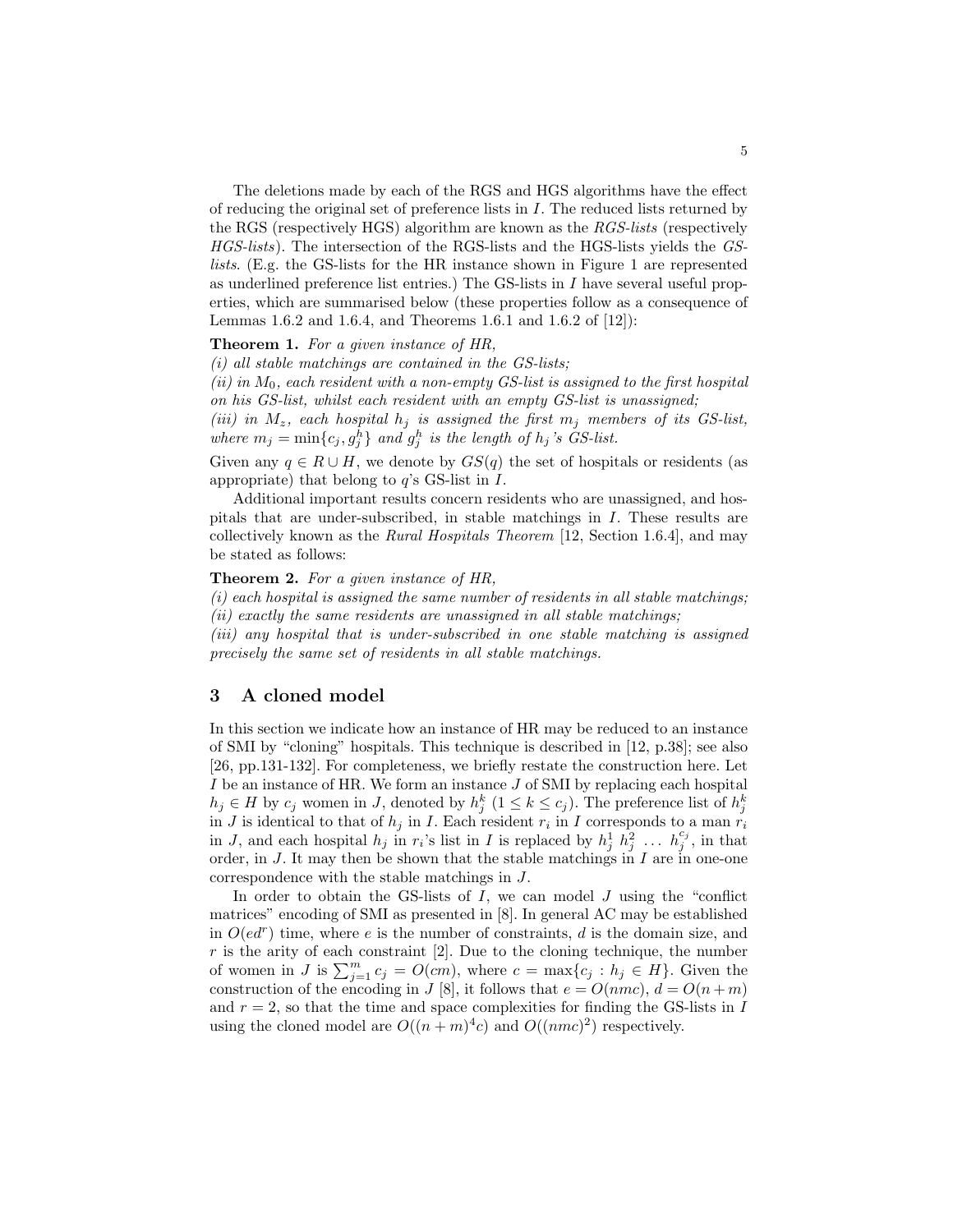| 1. $y_{j,k} < y_{j,k+1}$                                         | $(1 \leq j \leq m, 1 \leq k \leq c_j-1)$                    |
|------------------------------------------------------------------|-------------------------------------------------------------|
| 2. $y_{i,k} \geq q \Rightarrow x_i \leq p$                       | $(1 \leq j \leq m, 1 \leq k \leq c_j, 1 \leq q \leq l_i^h)$ |
| 3. $x_i \neq p \Rightarrow y_{j,k} \neq q$                       | $(1 \leq i \leq n, 1 \leq p \leq l_i^r, 1 \leq k \leq c_j)$ |
| 4. $(x_i \geq p \land y_{j,k-1} < q) \Rightarrow y_{j,k} \leq q$ | $(1 \leq i \leq n, 1 \leq p \leq l_i^r, 1 \leq k \leq c_j)$ |
| 5. $y_{j,c_j} < q \Rightarrow x_i \neq p$                        | $(1\leq j\leq m, c_j\leq q\leq l_j^h)$                      |

Fig. 3. Constraints for the CSP model of an HR instance.

# 4 A direct CSP-based model

We now present a direct CSP encoding of an HR instance that avoids cloning. Let I be an instance of HR. For  $r_i \in R$  and  $h_i \in H$ , we use the terminology  $r_i$ applies (or is assigned) to  $h_j$ 's  $k^{th}$  post  $(1 \leq k \leq c_j)$  in the case that  $h_j$  prefers exactly  $k-1$  members of  $M(h_j)$  to  $r_i$ . Also given a matching M, we denote the resident who is assigned to  $h_j$ 's  $k^{th}$  post in M by  $M_k(h_j)$   $(1 \leq k \leq |M(h_j)|)$ .

We construct a CSP instance J with variables  $X = \{x_1, \ldots, x_n\}$  and  $Y =$  $\{y_{j,k} : 1 \leq j \leq m \land 0 \leq k \leq c_j\}$ , whose domains are initially defined as follows:

$$
dom(x_i) = \{1, 2, ..., l_i^r\} \cup \{m+1\}
$$
  
\n
$$
dom(y_{j,0}) = \{0\}
$$
  
\n
$$
dom(y_{j,k}) = \{k, k+1, ..., l_j^h\} \cup \{n+k\}
$$
  
\n
$$
(1 \leq j \leq m)
$$
  
\n
$$
(1 \leq j \leq m) \cup \{2, 1 \leq k \leq c_j\}
$$

For the  $x_i$  variables  $(1 \leq i \leq n)$ , the value  $m+1$  corresponds to the case that  $r_i$ 's GS-list is empty, whilst the remaining values correspond to the ranks of preference list entries that belong to the GS-lists. A similar meaning applies to the  $y_{j,k}$  variables  $(1 \leq j \leq m, 1 \leq k \leq c_j)$ , except that the value  $n+k$ corresponds to the case that  $h_j$ 's GS-list contains fewer than k entries.

More specificially, if  $\min(dom(x_i)) \geq p$   $(1 \leq p \leq l_i^r)$ , then during the RGS algorithm,  $r_i$  applies to his  $p^{th}$ -choice hospital or worse, so that in  $M_0$ , either  $r_i$ is assigned to such a hospital or is unassigned. Similarly if  $\max(dom(x_i)) \leq p$ , then during the HGS algorithm,  $r_i$  was offered a post by his  $p^{th}$ -choice hospital or better, so that  $r_i$  is assigned to such a hospital in  $M_z$ .

From the hospitals' point of view, if  $\min(dom(y_{j,k})) \ge q$   $(1 \le q \le l_j^h)$ , then during the HGS algorithm,  $h_j$  offers its  $k^{th}$  post to its  $q^{th}$ -choice resident or worse, so that in  $M_z$ , either  $h_j$ 's  $k^{th}$  post is filled by such a resident, or is unfilled. Similarly if  $\max(dom(y_{j,k})) \leq q$ , then during the RGS algorithm, some resident  $r_i$  applied to  $h_j$ 's  $k^{th}$  post, where  $rank(h_j, r_i) \leq q$ , so that  $h_j$ 's  $k^{th}$  post is filled by  $r_i$  or better in  $M_0$ .

The constraints in J are given in Figure 3 (in the context of Constraints 2-5, p denotes the rank of  $h_j$  in  $r_i$ 's list and q denotes the rank of  $r_i$  in  $h_j$ 's list). An interpretation of the constraints is now given. Constraint 1 ensures that  $h_i$ 's filled posts are occupied by residents in preference order, and that if post  $k - 1$ is unfilled then so is post k. Constraint 2 states that if  $h_j$ 's  $k^{th}$  post is filled by a resident no better than  $r_i$  or is unfilled, then  $r_i$  must be assigned to a hospital no worse than  $h_i$ . Constraints 3 and 5 reflect the consistency of deletions carried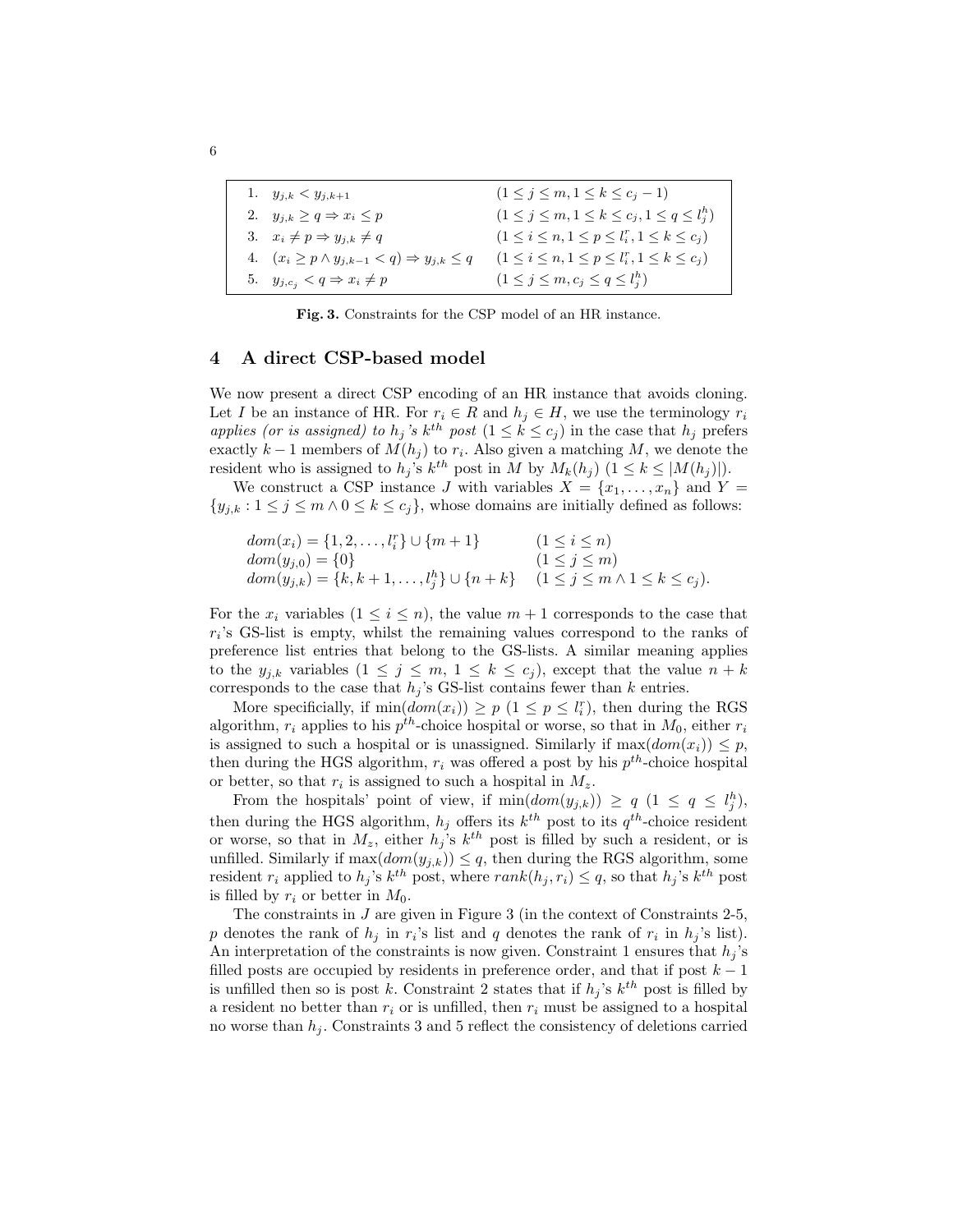out by the HGS and RGS algorithms respectively (i.e. if  $h_j$  is deleted from  $r_i$ 's list, then  $r_i$  is deleted from  $h_j$ 's list, and vice versa). Finally Constraint 4 states that if  $r_i$  is assigned to a hospital no better than  $h_j$  or is unassigned, and  $h_j$ 's first  $k-1$  posts are filled by residents better than  $r_i$ , then  $h_j$ 's  $k^{th}$  post must be filled by a resident at least as good as  $r_i$ .

It turns out that establishing AC in J yields a set of domains that correspond to the GS-lists in I. To demonstrate this, we define some additional notation. For each j  $(1 \leq j \leq m)$ , define  $S_i = \{rank(h_i, r_i) : r_i \in GS(h_i)\}$ . Let  $d_i$  denote the number of residents assigned to hospital  $h_i$  in any stable matching in I. For each  $k$   $(1 \le k \le d_j)$ , let  $q_{j,k} = rank(h_j, M_{z_k}(h_j))$  and  $t_{j,k} = rank(h_j, M_{0_k}(h_j))$ . The *GS-domains* for the variables in *J* are defined as follows:

$$
dom(x_i) = \begin{cases} \{rank(r_i, h_j) : h_j \in GS(r_i)\}, & \text{if } GS(r_i) \neq \emptyset \\ \{m+1\}, & \text{otherwise} \end{cases}
$$

$$
dom(y_{j,k}) = \begin{cases} \{s \in S_j : q_{j,k} \le s \le t_{j,k}\}, & \text{if } 1 \le k \le d_j \\ \{n+k\}, & \text{if } d_j+1 \le k \le c_j. \end{cases}
$$

We prove in [20] (we omit the proof here for space reasons) that, following AC propagation in J, the domain of each variable is a subset of its GS-domain, and conversely, the GS-domains are arc consistent in J. Given that AC algorithms find the unique maximal set of arc consistent domains [2], we therefore have:

**Theorem 3.** Let I be an instance of HR, and let J be a CSP instance obtained by the encoding of this section. Then the domains remaining after AC propagation in J correspond exactly to the GS-lists in I.

For example, in the context of the HR instance given in Figure 1, the GS-domains for  $x_2, y_{1,1}$  and  $y_{1,2}$  are  $\{1, 3, 4\}$ ,  $\{1\}$  and  $\{3, 4\}$  respectively. In general, following AC propagation in J, matchings  $M_0$  and  $M_z$  may be obtained as follows. Let  $x_i \in X$ . If  $x_i = m+1$ , resident  $r_i$  is unassigned in both  $M_0$  and  $M_z$ . Otherwise, in  $M_0$  (respectively  $M_z$ ),  $r_i$  is assigned to the hospital  $h_j$  such that  $rank(r_i, h_j) = p$ , where  $p = min(dom(x_i))$  (respectively  $p = max(dom(x_i))$ ).

In the context of the time complexity function for establishing AC as mentioned in Section 3, for this encoding we have  $e = O(Lc)$  and  $d = O(n+m)$ (recall that  $L$  is the total length of the residents' preference lists in  $I$ ). The constraints shown in Figure 3 may be revised in  $O(1)$  time, assuming that upper and lower bounds for the variables' domains are maintained throughout propagation. It follows by [31] that the time complexity for establishing AC in this model is  $O(Lc(n+m))$ . Since the space complexity is  $O(Lc)$ , the model presented in this section is more efficient than the cloned model in terms of both time and space.

The next result, proved in [20] (we also omit the proof here), states that the encoding presented above can be used to enumerate all the solutions of I in a failure-free manner using AC propagation with a value-ordering heuristic.

**Theorem 4.** Let I be an instance of HR and let J be a CSP instance obtained by the encoding of this section. Then the following search process enumerates all solutions in I without repetition and without ever failing due to an inconsistency: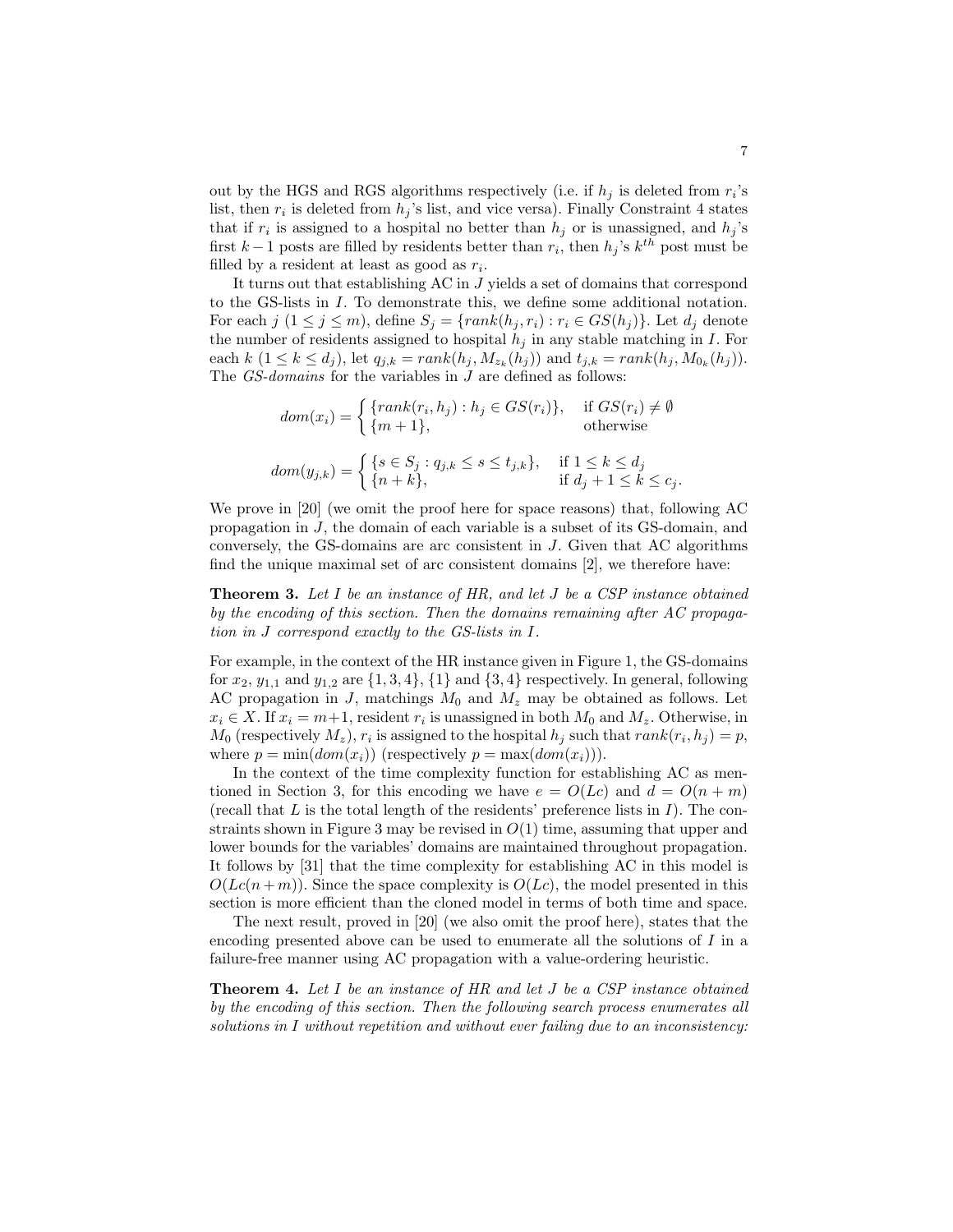- AC is established as a preprocessing step, and after each branching decision including the decision to remove a value from a domain;
- $-$  if all domains are arc consistent and some variable  $x_i$  has two or more values in its domain then search proceeds by setting  $x_i$  to the minimum value p in its domain. On backtracking, the value  $p$  is removed from the domain of  $x_i$ ;
- when a solution is found, it is reported and backtracking is forced.

# 5 A specialised  $n$ -ary constraint

We now present a specialised n-ary constraint HRN for the Hospitals  $/$  Residents problem. A model based on HRN requires only one constraint for the whole problem. We assume that this constraint will be processed by an AC5 [31] type arc consistency algorithm. That is, the algorithm has a stack of calls to revise constraints, and if a variable  $v$  loses a value then a call to all constraints involving v will be added to the stack along with the removed value.

#### 5.1 Preliminaries

Our model involves a constrained integer variable  $x_i$  corresponding to each resident  $r_i \in R$ , where the domain values represent ranks, as in Section 4. In addition, we associate a single constrained integer variable  $y_i$  corresponding to each hospital  $h_i \in H$  with similar meanings for the domain values. In this model only the  $x$  variables are search variables, meaning that a solution consists of a single value being assigned to each x variable, but the  $y$  variables may have multiple values remaining in their associated domains.

We assume that we have the following functions, each being of  $O(1)$  complexity, that operate over constrained integer variables:

- $qetMin(v)$  delivers the smallest value in  $dom(v)$ .
- get $Max(v)$  delivers the largest value in  $dom(v)$ .
- getValue(v, a) returns the  $a^{th}$  smallest value in  $dom(v)$ , if  $|dom(v)| < a$  then  $getMax(v)$  is returned.
- $setMax(v, a)$  removes all values greater than a from  $dom(v)$ .
- $remVal(v, a)$  removes the value a from  $dom(v)$ .
- $PL(r_i, k)$  returns the  $k^{th}$  entry in  $r_i$ 's preference list.
- $swap(a, b)$  swaps the values of the variables a and b.

The HRN constraint also requires the following data structures:

- $\check{x}$  is an array of n reversible integer variables containing the previous lower bounds of all x variables. All are initially set to  $min(x)-1$ . On backtracking the values in  $\check{x}$  are restored by the solver.
- $\check{y}$  is an array of m reversible integer variables containing the value that represents  $y$ 's least favourite resident to be offered a post at  $y$ . For hospital  $h_j$ ,  $\check{y}_j$  will equal the  $c_j^{th}$  lowest value in  $dom(y_j)$ . All are initially set to  $min(y) - 1$ . On backtracking the values in  $\check{y}$  are restored by the solver.

8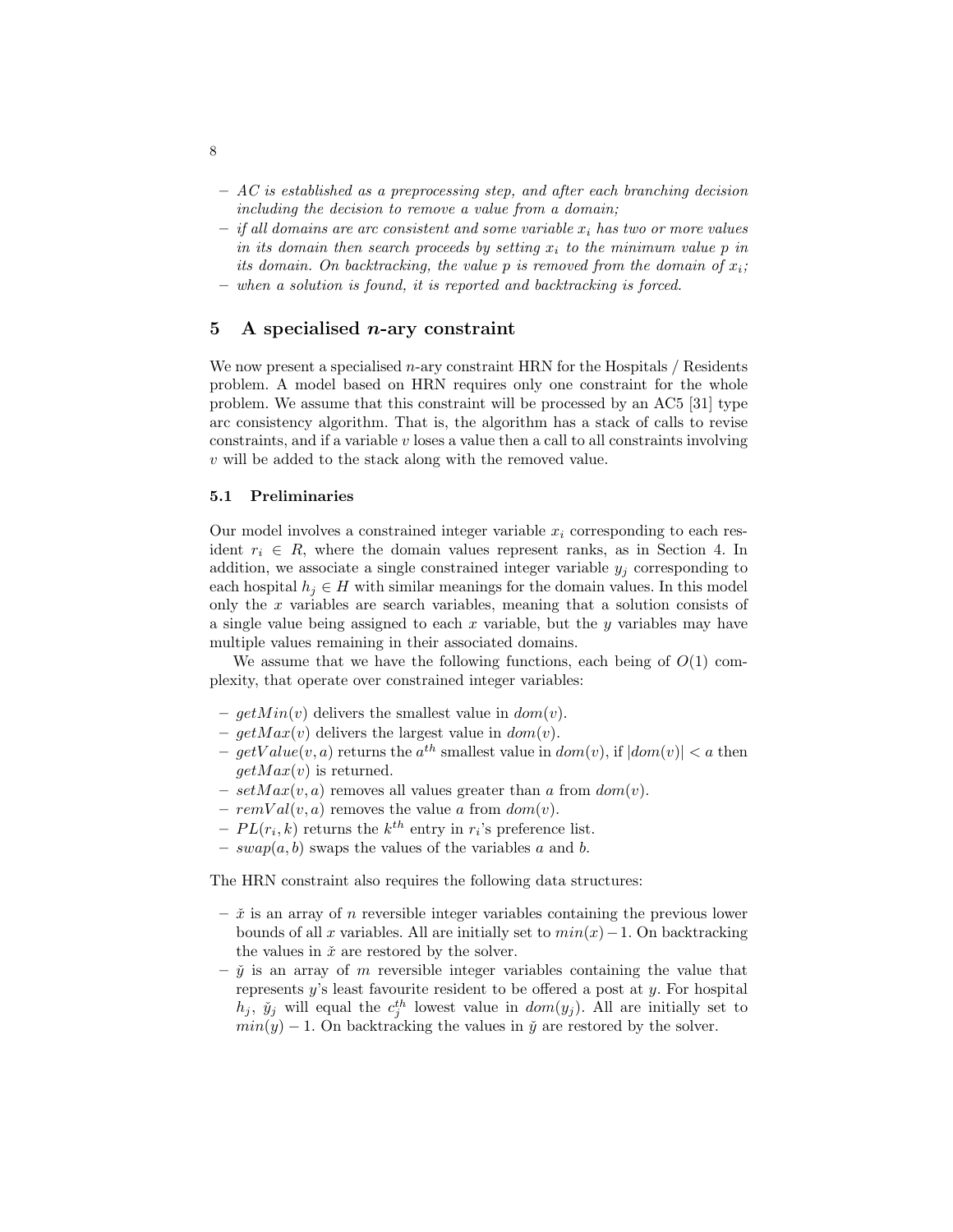

Fig. 4. Method init.

– post : an  $m \times c$  matrix of reversible integer variables which stores applications for hospital posts. Each array element is initialised to  $\infty$  (i.e. the largest integer). Row post<sub>j</sub> stores the applications for hospital  $h_j$  and entry post<sub>j,k</sub> stores the  $k^{th}$  best application received by hospital  $h_j$ .

To implement a constraint we require two methods: one that is called at the head of search to initialise the constraint and one that is called when a value is removed from a constrained variable. We now give the first of these methods:

The init method (Figure 4) is called at the head of search. Each resident applies to their favourite hospital (lines 2-4) via the  $apply(i)$  function (details given later), then each hospital makes an offer to their c favourite residents (lines 5-7) via the *offer* $(j)$  function (details given later).

As HRN constrains two sets of variables we require two different method to call when a value is removed from one of the variable's domains. These methods are given below:

The  $delta X$  method, shown in Figure 5(a), is called when some value a, where  $a < m + 1$ , is removed from  $dom(x_i)$ . The index j of the hospital a represents is found (line 2), and  $r_i$  is then removed from the domain of  $h_j$  (line 3). If a represents the last hospital  $r_i$  applied to (line 4), then  $r_i$  will make a new application to its new favourite via the  $apply(i)$  function (line 5). Note that either the deletion on line 3 or an indirect deletion via a call to the  $apply(i)$ function (details given later) could cause a reduction in the domain of some  $\eta$ variable and thus a call to  $deltaY$  will be placed on the call stack.

The  $deltaY$  method, shown in Figure 5(b), is called when some value a, where  $a < n + 1$ , is removed from  $dom(y_i)$ . The index i of the resident a represents is found (line 2) and  $h_j$  is then removed from the domain of  $r_i$  (line 3). If a represents a resident  $h_i$  that made an offer to (line 4), then  $h_i$  will make a new set of offers via the *offer* (*j*) function (line 5). Note that either the deletion on line 3 or an indirect deletion via a call to the *offer*  $(j)$  function (details given later), could cause a reduction in the domain of some  $x$  variable and thus a call

|    | deltaX(i,a)                               |    | deltaY(i,a)                               |
|----|-------------------------------------------|----|-------------------------------------------|
| 2. | $j := PL(r_i, a);$                        |    | 2. $i := PL(h_j, a);$                     |
| 3. | remValue $(y_i, \text{rank}(h_i, r_i))$ ; | 3. | remValue $(x_i, \text{rank}(r_i, h_i))$ ; |
| 4. | if $a = \check{x}_i$ then                 | 4. | if $a \leq \check{y}_i$ then              |
| 5. | apply(i);                                 | 5. | offer(i):                                 |
|    | Fig. 5. (a) Method $deltaX$ .             |    | (b) Method $deltaY$ .                     |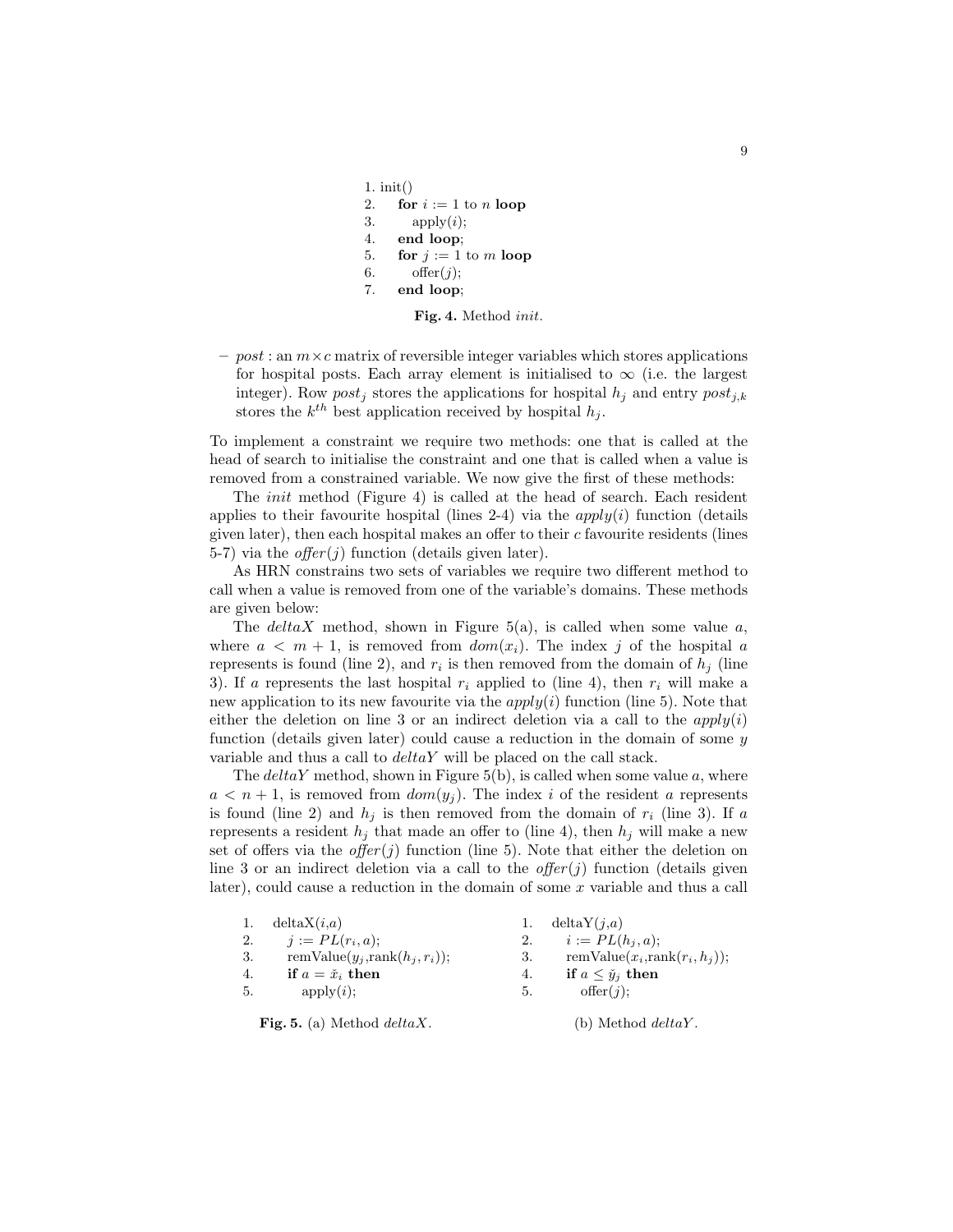```
1. apply(i)2. for k := \check{x}_i + 1 to \min(x_i) loop
3. j := PL(r_i, k);4. apply(j,rank(h_j, r_i));
5. if post_{j,c_j} < \infty then<br>6. setMax(y_i, post_{i,c_i})6. set\text{Max}(y_j, post_{j,c_j});7. end loop;
8. \check{x}_i := \min(x_i);1. apply(j,a)2. for k := 1 to c_i loop
                                               3. if post_{j,k} = a then
                                               4. a := n + 1;5. if post_{j,k} > a then
                                               6. swap(post_{j,k}, a);7. end loop;
    Fig. 6. (a) Function apply(i). (b) Function apply(j, a).
```
to  $deltaX$ . Therefore the propagation of this constraint results from the mutual recursion between methods  $delta X$  and  $delta Y$ .

The *apply(i)* function of Figure  $6(a)$  is called either at the head of search (via the *init* method) or when the lower bound of  $x_i$  changes (via the  $deltaX$ method). Resident  $r_i$  will apply to each hospital that it prefers to any other in its domain, and to which it has not previously applied to (line 2). First the hospital  $h_j$  to be applied to is found (line 3), then resident  $r_i$  makes an application to hospital  $h_j$  via a call to the  $apply(j, a)$  function(line 4). If  $c_y$  applications have been made to hospital  $h_j$  (line 5) then  $h_j$  must not consider any resident worse then its  $c_j^{th}$  favourite applicant (line 6).  $\tilde{x}_i$  is then updated with the current lower bound of  $x_i$  (line 8). As the runtime of this function is dependent on the number of domain reductions made since the previous call to this function, it therefore has  $O(1)$  complexity per deletion.

The  $apply(j, a)$  function of Figure 6(b) is called only by the  $apply(i)$  function when hospital  $h_j$  receives an application from its  $a^{th}$  choice resident. The hospital's preference for this applicant is placed in the list of applicants in ascending order. If more than  $c_i$  applications have been received then the worst applicant will drop off the end of the array and will effectively be removed from the list. This function runs in  $O(c)$  time.

Figure 7 gives the *offer* (*j*) function which can be called either at the head of search (via the init method) or when a resident that was previously offered a place has been removed from  $dom(y_j)$  (via the  $delta X$  method). Hospital  $h_j$ will offer a post to  $r_i$ , the  $c_j^{th}$  favourite resident still in its domain, and to all other residents that it prefers to  $r_i$  to which it has not yet offered a place to.  $\tilde{y}_i$ is then updated to its preference for  $r_i$ . This function contains one loop which cycles at most  $c_i$  times, therefore it runs in  $O(c)$  time.

- 1. offer $(i)$
- 2. for  $k := \check{y}_i + 1$  to getValue $(h_i, c_i)$  loop
- 3.  $i := PL(h_i, k);$
- 4. setMax $(x_i, \text{rank}(r_i, h_j))$
- 5. end loop;
- 6.  $\check{y}_j := \text{getValue}(h_j, c_j);$

Fig. 7. Function offer $(i)$ .

10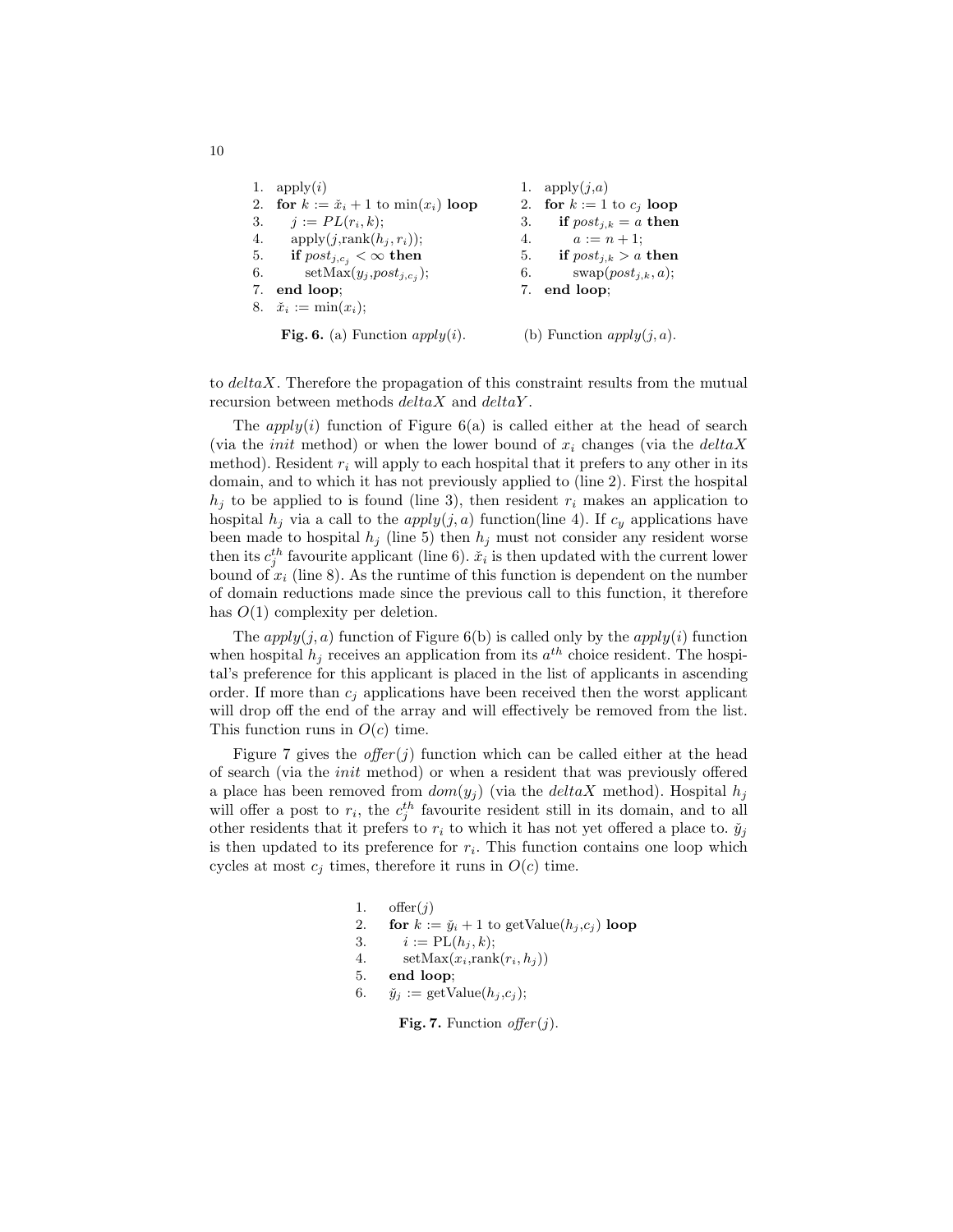| Model: | Cloned         | CBM          | HRN   |
|--------|----------------|--------------|-------|
| Time:  | $O((n+m)^4 c)$ | $O(Lc(n+m))$ | O(Lc) |
| Space: | $O((nmc)^2)$   | O(Lc)        | O(nm) |

Table 1. Summary of time and space complexities for the HR models of this paper.

#### 5.2 Complexity

The  $deltaX$  and  $deltaY$  methods contains no loops, but each calls a function which runs in  $O(c)$  time. Thus deltaX and deltaY both have a complexity of  $O(c)$ . The deltaX method can be called at most once for each value in the domain of an  $x_i$  variable, and similarly  $delta Y$  can be called at most once for each value in the domain of the  $y_i$  variable. Therefore we have a time complexity of  $O(Lc)$ . Hence the time complexity for the HRN constraint improves those of the models presented in earlier sections. The space complexity of this encoding is dominated by the ranking arrays, and is  $O(nm)$ . However, if preference lists are short we may economically trade time for space, or use some sparse data structure, or a hash table to map preferences to indices.

Table 1 summarises the time and space complexities for the HR models in this paper (the columns refer respectively to the models in Sections 3, 4 and 5).

#### 5.3 Searching for all solutions

Arc consistency processing on the HRN constraint yields the GS-domains as defined in Section 4. A search process need only consider the resident variables (and need not instantiate the hospital variables), following a similar process to that outlined in Theorem 4.

# 6 Computational experience

The three encodings presented in this paper were implemented using the JSolver toolkit, i.e. the Java version of ILOG Solver, in order to carry out an empirical analysis. The objective was to compare the runtimes for these models as applied to randomly-generated and real-world data. Our studies were carried out using a 2.8Ghz Pentium 4 processor with 512 Mb of RAM, running Microsoft Windows XP Professional and Java2 SDK 1.4.2.6 with an increased heap size of 512 Mb.

Random problem instances were generated with varying number of residents n, number of hospitals m, capacity c (uniform for each hospital), and a fixed residents' preference list size of 10. Hence we classify problems via the triple  $n/m/c$ . Instances were generated as follows. First, a uniformly random preference list of length 10 was produced for each resident, then a preference list was produced for each hospital by randomly permuting their acceptable residents. A sample size of 100 was used for each value of  $n/m/c$ .

Table 2 shows the mean time in seconds to construct the model and find all solutions, for the each of the four models applied to random instances with varying  $n/m/c$  attributes. A table entry of  $-$  signifies that there was insufficient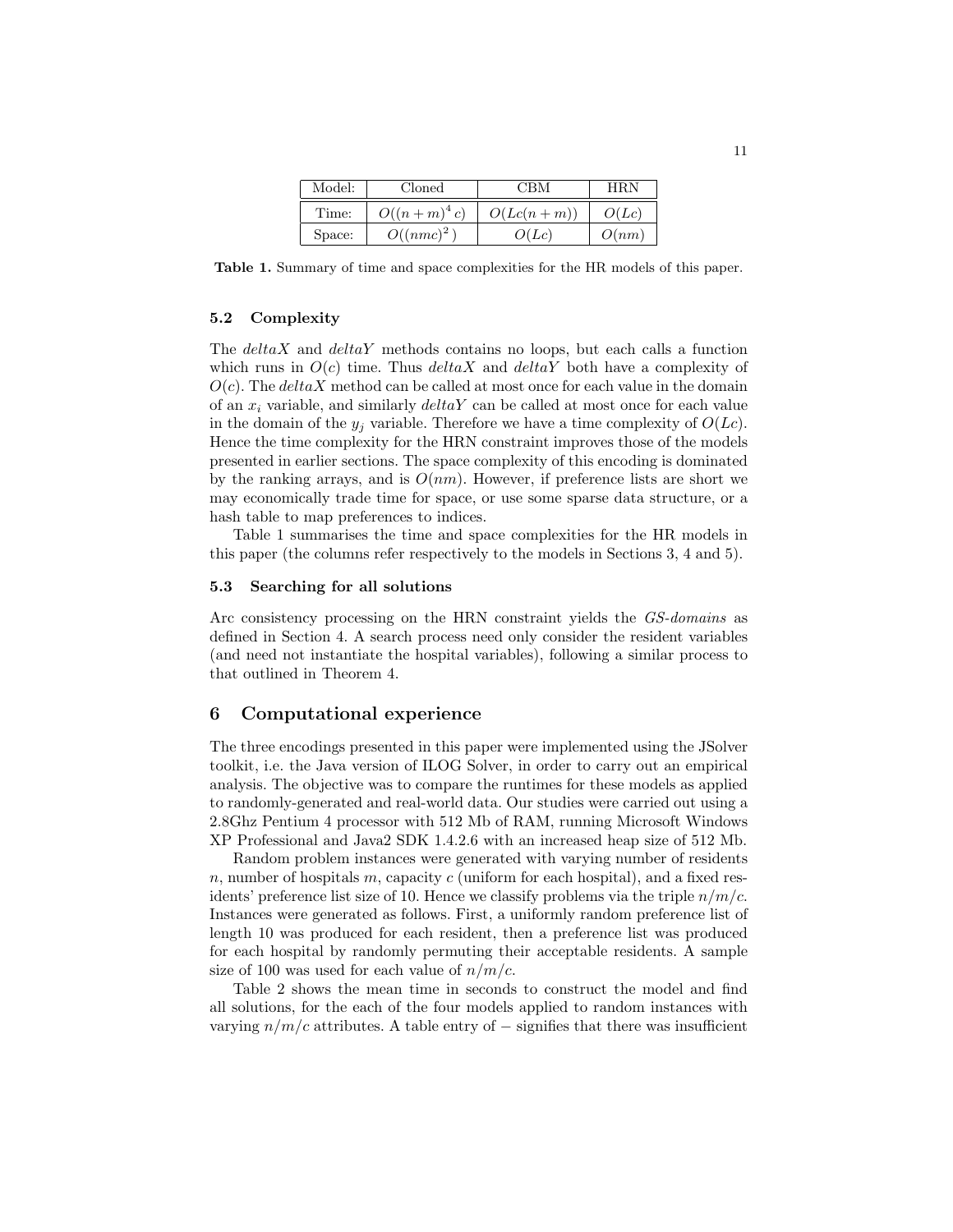|            |      |      |          |      |      |     | $\frac{50}{13/4}$ $\frac{100}{20/5}$ $\frac{500}{63/8}$ $\frac{1k}{100/10}$ $\frac{5k}{250/20}$ $\frac{20k}{50/37}$ $\frac{50k}{1.2k}/42$ |
|------------|------|------|----------|------|------|-----|-------------------------------------------------------------------------------------------------------------------------------------------|
| Cloned     | 5.84 |      |          |      |      |     |                                                                                                                                           |
| <b>CBM</b> | 0.24 | 0.36 | $1.69\,$ | 4.75 |      |     |                                                                                                                                           |
| <b>HRN</b> | 0.12 | 0.15 | 0.19     | 0.22 | 0.53 | .42 | 4.2                                                                                                                                       |

Table 2. Average computation times in seconds to find all solutions to 100 randomlygenerated HR instances with attributes  $n/m/c$ .

space to create the model of that size using the specified encoding. Table 3 shows the time to establish AC (shown as "AC") and find all solutions (shown as "ALL") to three anonymised HR instances arising from SFAS [13]. The first column indicates  $n/m/c$ , where c is the average hospital capacity; also  $l_i^r \leq 5$  in each case. (For each instance, the Cloned model ran out of memory.)

The results indicate that the HRN model was typically able to handle larger problem instances than the other models, and the average runtime was faster than for the other models in all cases. The HRN model was also applied to instances as large as  $500k/11.8k/85$ , finding all solutions on average in 35 seconds. As mentioned in the Introduction, instances of the NRMP typically involve around 31,000 residents and 2,300 hospitals, with residents' preference lists of size between 4 and 7 [23]. The HRN model finds all solutions to problems of size  $200k/3k/67$  in 22 seconds on average. This leads us to believe that Constraint Programming is indeed a suitable technology for the HR problem.

#### 7 Motivation: side-constraints

It is natural to build additional constraints on top of the constraint models of HR presented in this paper, in order to cope with generalisations of HR for which the RGS and HGS algorithms are inapplicable. In this section we present several variants of HR that are either NP-hard or for which no polynomial-time algorithm is currently known. In the first three cases we suggest additional sideconstraints that can be added to any of our base models in order to cope with the more general problem, providing additional motivation for our approach.

Resident-exchange-stable HR. During a previous run of the SFAS matching scheme, two residents complained that, had they swapped their given hospitals, they could each have been better off. Such a swap would not have been permitted by the hospitals, of course, as it would have violated the stability criterion. However it would be desirable to avoid such a situation arising if possible, and this leads to the problem of finding a resident-exchange stable matching given

|             | $\#$ Solutions CBM |  |                                                     | <b>HRN</b> |  |
|-------------|--------------------|--|-----------------------------------------------------|------------|--|
|             |                    |  | AC ALL AC ALL                                       |            |  |
| 502/41/13.2 |                    |  | $1.61$ 1.64 0.17 0.17                               |            |  |
| 510/43/11.5 |                    |  | $1.64$ $1.7$ $0.17$ $0.17$                          |            |  |
| 245/34/3.9  |                    |  | $\vert 0.26 \vert 0.26 \vert 0.12 \vert 0.12 \vert$ |            |  |

Table 3. Time taken to establish AC and find all solutions to three SFAS instances.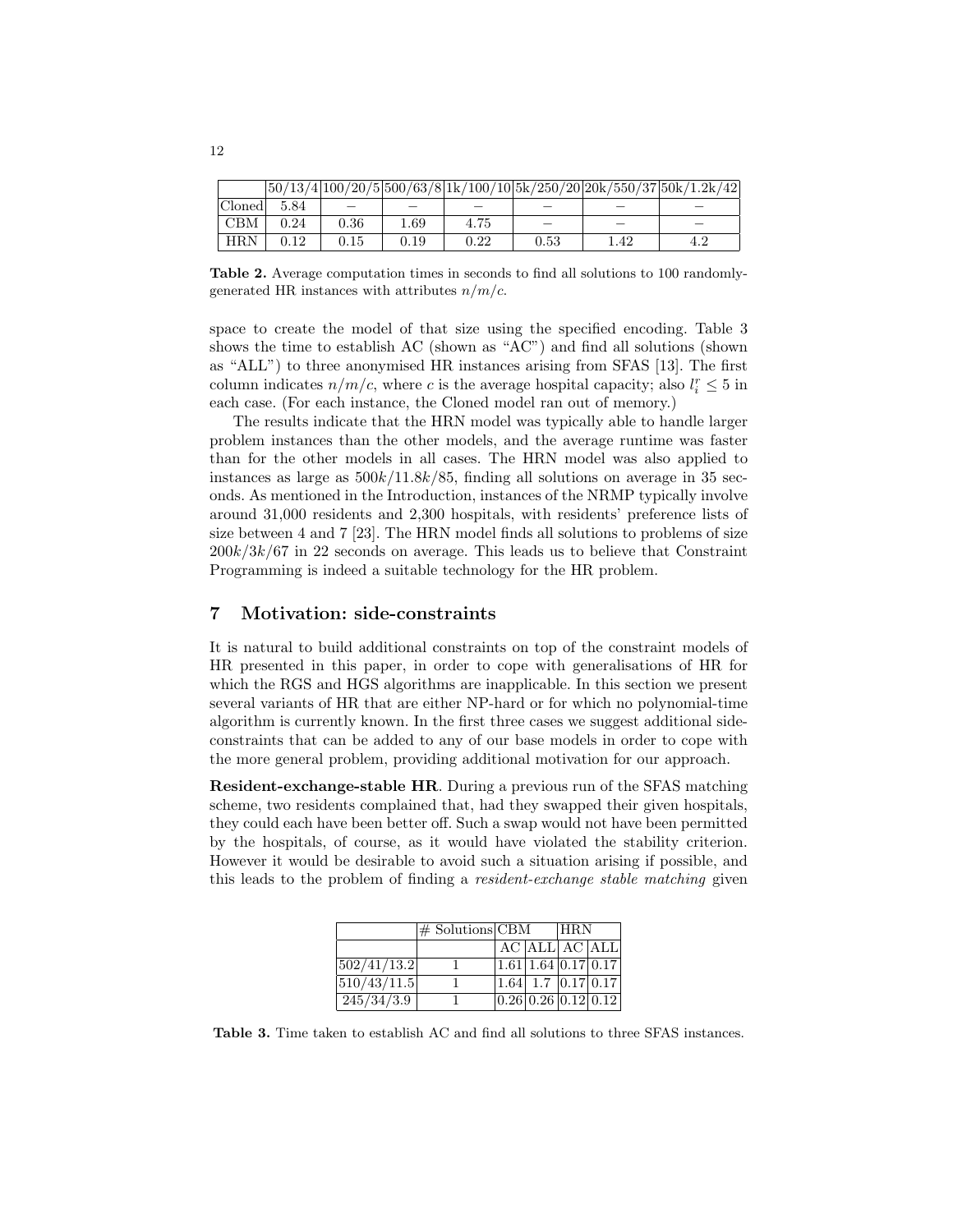an instance I of HR. This is a stable matching  $M$  in I such that there are no two assigned residents  $r_i, r_j$  such that  $r_i$  prefers  $M(r_j)$  to  $M(r_i)$ , and  $r_j$ prefers  $M(r_i)$  to  $M(r_j)$ . It is known that a such a matching need not exist in I, and indeed the problem of deciding whether such a matching exists in I is NP-complete [14, 21], even if each hospital has capacity 1. For any two residents  $r_i, r_j$  and for any two hospitals  $h_k, h_l$  such that  $r_i$  prefers  $h_l$  to  $h_k$  and  $r_j$  prefers  $h_l$  to  $h_k$ , the additional constraint  $x_i = p_1 \Rightarrow x_j \neq p_2$  should be added, where  $rank(r_i, h_k) = p_1$  and  $rank(r_j, h_l) = p_2$ .

**HR** with forbidden pairs. Let F be a set of (resident, hospital) pairs in an instance I of HR. An adminstrator of a matching scheme may wish to exclude the pairs in  $F$  from any matching. Hence a matching  $M$  in  $I$  must not include any member of  $F$ , however a pair in  $F$  could still form a blocking pair (hence we cannot simply delete pairs in  $F$  from the preference lists). The task is to find a matching in  $I$  that is stable in the usual sense. Clearly a stable matching need not exist, given an instance of HR with forbidden pairs. However given an instance of SMI with forbidden pairs, there exists a linear-time algorithm to find a stable matching or report that none exists [6], and it is straightforward to extend this algorithm to HR. However no polynomial-time algorithm is currently known for the problem of finding a matching  $M$  in  $I$  (in the usual sense) with the fewest number of forbidden pairs. One possibility for modelling this problem is to add new variables  $T = \{t_{i,p} : 1 \leq i \leq n \land 1 \leq p \leq l_i^r\}$ , each with domain  $\{0,1\}$ , and a constraint  $x_i = p \Rightarrow t_{i,p} = 1$ , for each  $(r_i, h_j) \in F$ , where  $rank(r_i, h_j) = p$ , and then minimise the sum of the values of the variables in T.

HR with groups. An extension of HR that has practical relevance arises when residents may form groups, and may decide that they are only prepared to be matched to a given hospital if the whole group is matched to it. More formally, each hospital  $h_j \in H$  may have one or more associated groups  $G_j \subseteq R$ . A matching M must satisfy the additional property that if  $(r_i, h_j) \in M$  for some  $r_i \in G_j$ , then  $(r_k, h_j) \in M$  for all  $r_k \in G_j$ . No polynomial-time algorithm for this problem is currently known. However this variant can be modelled as follows. For any group  $G_j = \{r_{i_1}, \ldots, r_{i_k}\}\$ , add the constraint  $x_{i_a} = p_{i_a} \Rightarrow x_{i_b} = p_{i_b}$  $(1 \le a \ne b \le k)$  where  $rank(r_{i_a}, h_j) = p_{i_a}$  and  $rank(r_{i_b}, h_j) = p_{i_b}$ . A particular case of this problem is the Hospitals / Residents problem with Couples (HRC), described below.

Other generalisations of HR. The Hospitals / Residents problem with Ties (HRT) arises when ties are permitted in the preference lists of hospitals and/or residents. For example, a popular hospital may be indifferent among several applicants. The SFAS scheme [13] already permits ties in the hospitals' lists. However it is known [18] that, in the presence of ties, stable matchings can be of different sizes, and the problem of finding a maximum stable matching is NPhard, even for very restricted instances of SMI with ties. It has already been demonstrated [9, 10] that the earlier encodings of [8] can be extended to the case where preference lists in a given SMI instance may involve ties. We have begun to consider the corresponding extension of the models presented in Sections 4 and 5 to the HRT case, and further details will appear elsewhere.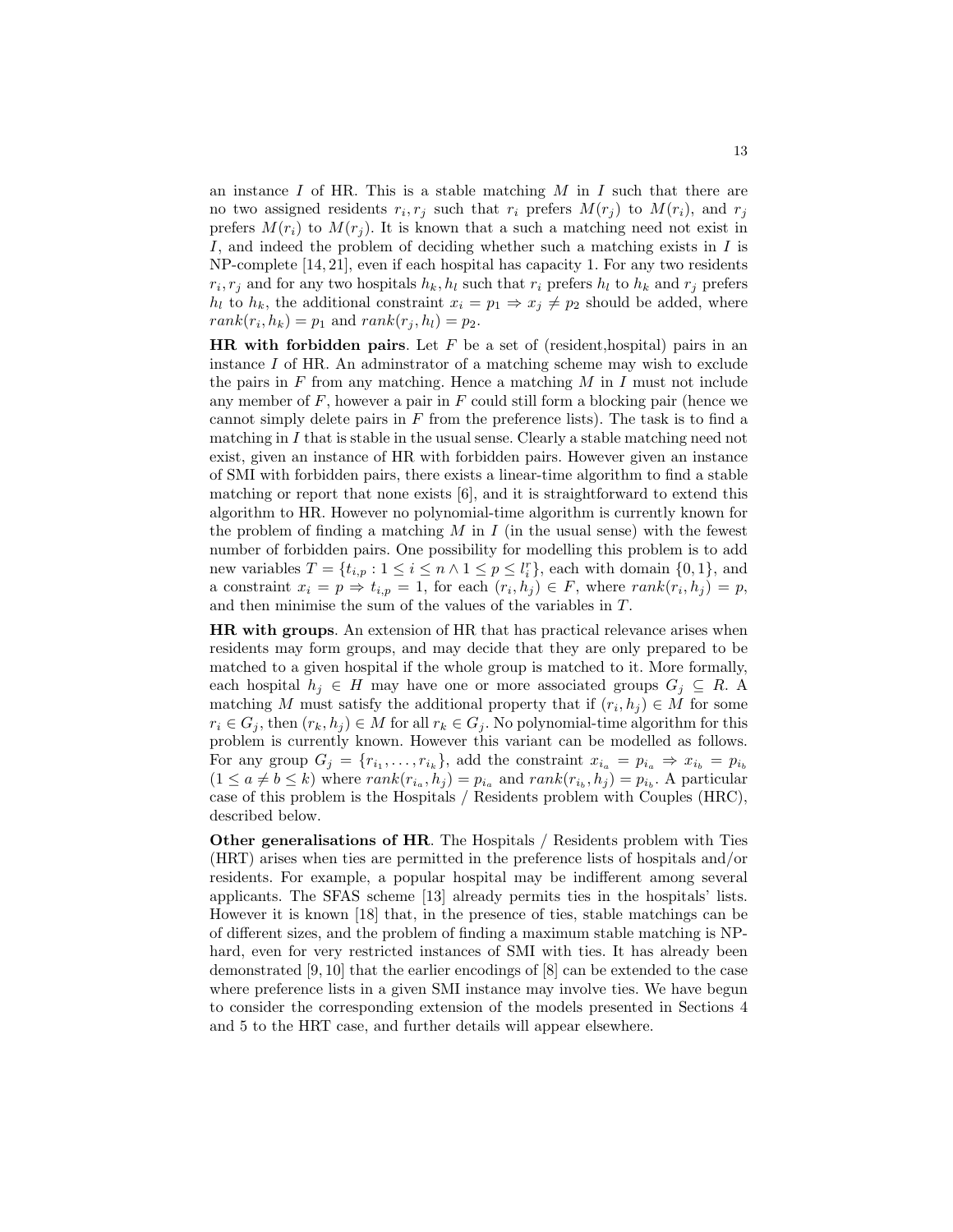HRC (in which couples submit joint preference lists over pairs of hospitals) is another generalisation of HR. Again it is possible that an instance need not admit a stable matching (where the stability definition is extended to the couples case), and the problem of deciding whether such a matching exists is NP-complete [24]. A constraint-based solution to this problem is motivated by the NRMP, which permits couples to submit joint preference lists.

# 8 Conclusions and future work

In this paper we have presented three CP models of an HR instance. The empirical results for the models as presented in Section 6 are broadly in line with what may be expected, given the summary of time and space complexities presented in Table 1. Our results indicate that, as is the case for SMI [8], CSP encodings of HR are "tractable", a notion that has been explored in detail by Green and Cohen [11]. However it remains open as to whether there exists a CSP encoding of HR that gives rise to the GS-lists, for which AC may be established in  $O(L)$ time and using  $O(nm)$  space. The time complexity of  $O(L)$  is optimal, since SM is a special case of HR, and a lower bound of  $\Omega(L)$  holds for the problem of finding a stable matching, given an instance of SM [22].

# Acknowledgement

The authors are grateful to ILOG SA for providing access to the JSolver toolkit via an Academic Grant Licence.

# References

- 1. B. Aldershof, O.M. Carducci, and D.C. Lorenc. Refined inequalities for stable marriage. Constraints, 4:281–292, 1999.
- 2. C. Bessière and J-C. Régin. Arc consistency for general constraint networks: Preliminary results. In Proceedings of IJCAI '97, vol. 1, pp. 398-404, 1997.
- 3. I. Brito and P. Meseguer. Distributed stable matching problems. In Proceedings of CP '05, LNCS vol. 3705, pp. 152–166. Springer, 2005.
- 4. I. Brito and P. Meseguer. Distributed stable matching problems with ties and incomplete lists. In Proceedings of CP '06, LNCS vol. 4204, pp. 675–679. Springer, 2006.
- 5. Canadian Resident Matching Service. How the matching algorithm works. Web document available at http://www.carms.ca/matching/algorith.htm.
- 6. V.M.F. Dias, G.D. da Fonseca, C.M.H. de Figueiredo and J.L. Szwarcfiter. The stable marriage problem with restricted pairs. Theoretical Computer Science, 306(1- 3):391–405, 2003.
- 7. D. Gale and L.S. Shapley. College admissions and the stability of marriage. American Mathematical Monthly, 69:9–15, 1962.
- 8. I.P. Gent, R.W. Irving, D.F. Manlove, P. Prosser, and B.M. Smith. A constraint programming approach to the stable marriage problem. In Proceedings of CP '01, LNCS vol. 2239, pp. 225–239. Springer, 2001.
- 9. I.P. Gent and P. Prosser. An empirical study of the stable marriage problem with ties and incomplete lists. In *Proceedings of ECAI '02*, pp. 141–145. IOS Press, 2002.